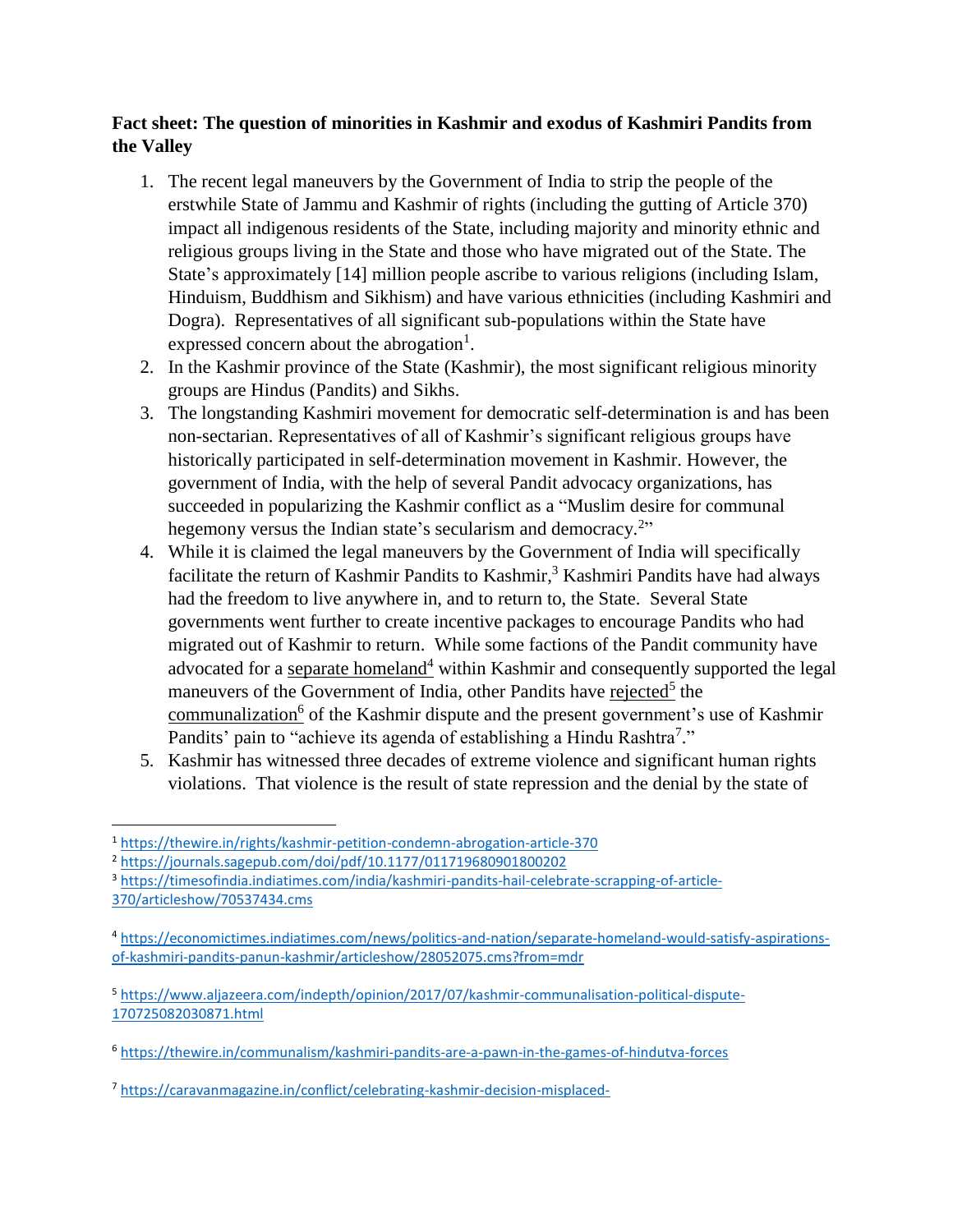fundamental civil and political rights to the people Kashmir. That violence is and has been primarily state violence intended to suppress the pro-self-determination movement.

- 6. During the last three decades, members of the majority Muslim community and minority Pandit community left Kashmir in large numbers, many escaping the violence and insecurity. Members of other religious groups, including Sikhs and Christians, have largely remained in Kashmir and have not experienced religious persecution. Throughout the decades of political turmoil and violence in Kashmir, Sikhs, Christians and significant number of Pandits have continued to live in Kashmir harmoniously with their Muslim friends and neighbors. The current number of Kashmiri Pandits living in Kashmir is [estimated](https://caravanmagazine.in/politics/kapil-kak-kashmiri-pandits-valley) to be nine thousand.<sup>8</sup>
- 7. In the initial months of the pro-self-determination uprising that begin in December 1989, armed activists of various groups attacked Indian military and police personnel stationed in Kashmir. One armed group also targeted state actors who they identified as operatives of the Indian intelligence services or otherwise responsible for state violence, the denial of fundamental rights and political repression in Kashmir. The targets of this campaign were not from a specific religious community or targeted because of their religious identity. While majority of the people targeted in this campaign were incidentally Muslim, some Kashmiri Pandits were also among those targeted and killed. Those Kashmir Pandits were targeted because of their political role not because of their faith<sup>9</sup>.
- 8. The total population of Kashmiri Pandits in Kashmir was approximately 124,000.<sup>10</sup> Nonetheless, pro-India propogandists claim the killing of 700,000 Kashmiri Pandits in early 1990s. The Kashmiri [Pandit Sangharsh Samiti](https://economictimes.indiatimes.com/news/politics-and-nation/at-least-399-kashmiri-pandits-killed-in-jk-since-1990-survey/articleshow/8914441.cms?from=mdr)<sup>11</sup>, an association working for the rights of Kashmiri Pandits, claims 357 Pandits were killed in Kashmir between1990- 2011. According to the Government of India, a total of 219 Kashmir Pandits were killed during the conflict from 1989-2013<sup>12</sup>. The National Human Rights Commission  $(NHRC)^{13}$  of India report on June 11, 1999 states that of 157 leaders killed during this period, 37 were Hindus and 120 were Muslims. Hence the NHRC did not classify these killings as "genocide" or "ethnic cleansing". There is no evidence of hundreds of thousands being ethnically cleansed and murdered by Kashmiri Muslims, as claimed by pro-India propagandists and *Hindutva<sup>14</sup>* groups.
- 9. The lack of fundamental civil and political freedoms in Kashmir, state obstruction, militarization, information suppression, long-standing and ongoing conflict and a total

l

<sup>11</sup> [https://economictimes.indiatimes.com/news/politics-and-nation/at-least-399-kashmiri-pandits-killed-in-jk](https://economictimes.indiatimes.com/news/politics-and-nation/at-least-399-kashmiri-pandits-killed-in-jk-since-1990-survey/articleshow/8914441.cms?from=mdr)[since-1990-survey/articleshow/8914441.cms?from=mdr](https://economictimes.indiatimes.com/news/politics-and-nation/at-least-399-kashmiri-pandits-killed-in-jk-since-1990-survey/articleshow/8914441.cms?from=mdr) <sup>12</sup> <https://mha.gov.in/sites/default/files/RTI1303022012-KII-YogeshChhabra-70513.PDF>

<sup>14</sup> [https://www.npr.org/2019/05/03/706808616/the-powerful-group-shaping-the-rise-of-hindu-nationalism-in](https://www.npr.org/2019/05/03/706808616/the-powerful-group-shaping-the-rise-of-hindu-nationalism-in-india)[india](https://www.npr.org/2019/05/03/706808616/the-powerful-group-shaping-the-rise-of-hindu-nationalism-in-india)

<sup>8</sup> <https://caravanmagazine.in/politics/kapil-kak-kashmiri-pandits-valley>

<sup>9</sup> <https://indiankanoon.org/doc/184744682/>

<sup>10</sup> <http://www.yourarticlelibrary.com/india-2/demographic-characteristics-of-the-jammu-and-kashmir/41538>

<sup>13</sup> <http://nhrc.nic.in/sites/default/files/Annual%20Report%201999-2000.pdf>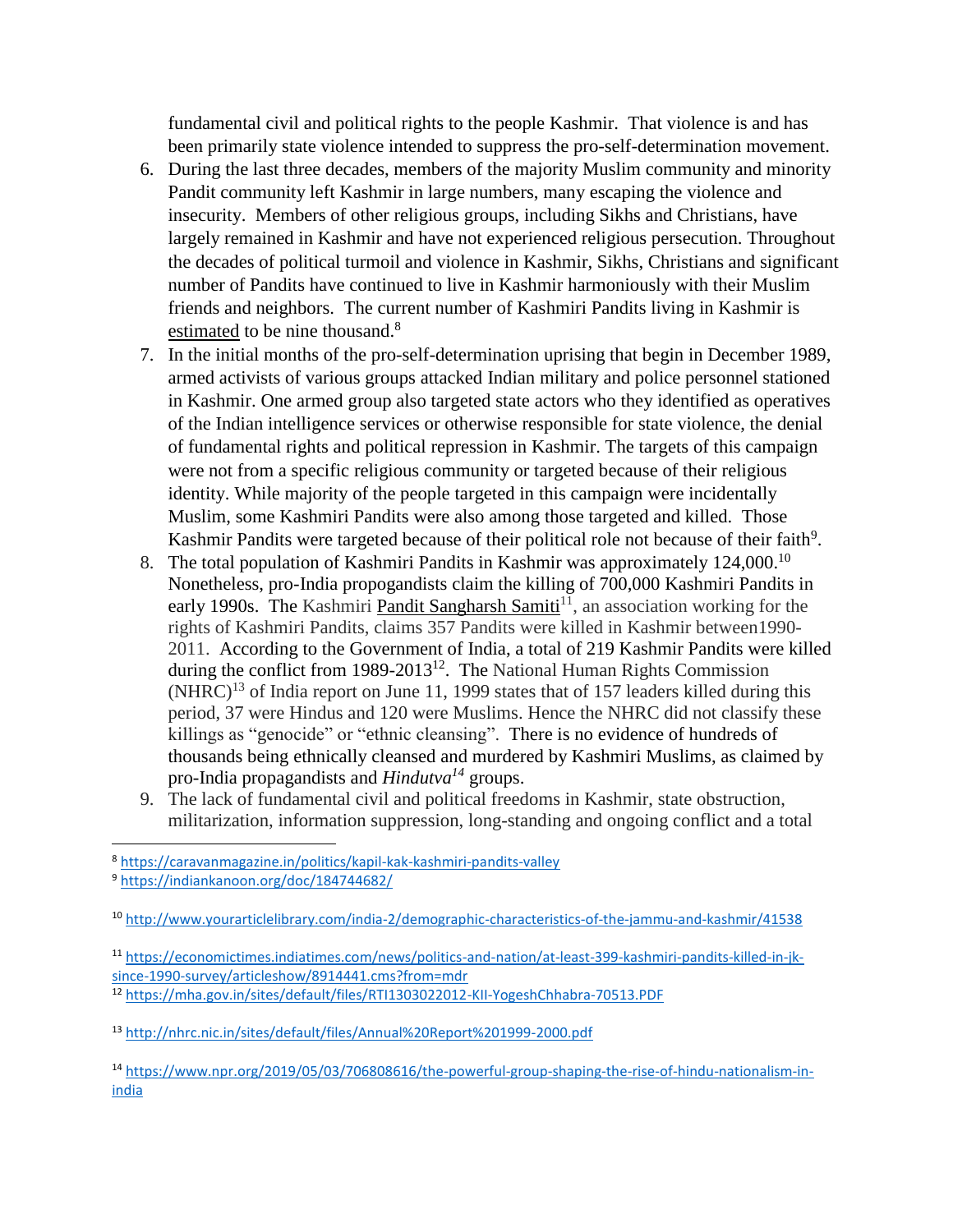lack of transparency (including as a result of the ban on international monitors, journalists and human rights agencies) make a complete and accurate reporting of violations impossible. Despite consistent efforts by Kashmiri organizations to call for full and impartial investigations of violations, the Indian Government's institutions, including the Indian Supreme Court, have not permitted such investigations to take place.

- 10. While there has never been a full and impartial accounting of what actually caused many Pandits to leave Kashmir, those who left Kashmir primarily did so in the spring of 1990, especially after the Gaw Kadal massacre<sup>15</sup> during which the Indian army opened fire on unarmed protestors killing at least 52 civilians and injuring 250 others. As Datta's research concludes, for the Pandits it was "the overall deterioration in law and order, alongside selective assassinations and the content of demonstrations<sup>"16</sup> that made them feel unwanted and caused many of them to be inclined to leave Kashmir. In Mallika Kaur's in depth research study<sup>17</sup>, the Kashmir Pandit's cite general lawlessness, and not any targeted threat, as a cause of the migration of Pandits from the Valley.
- 11. One [firsthand account](https://kashmirscholars.files.wordpress.com/2019/11/letter-by-23-prominent-pandits.pdf)<sup>18</sup> of prominent Pandits of Kashmir who migrated in 1990 was published in 2016 by [Mehboob Makhdoomi](https://www.greaterkashmir.com/news/opinion/were-sorry-we-betrayed-you/)<sup>19</sup>. In a letter addressed to Kashmiri Muslims dated September 22, 1990 and sent to *Al Safa,* a prominent Srinagar-based newspaper, a group of 23 prominent Pandits sought forgiveness from their Muslim brethren and narrate the real situation of the time and reasons for their flight. The letter states that the Kashmiri Pandit community was made "a scapegoat" by Jagmohan, the then Indianappointed Governor of Kashmir. They characterize their exodus as a "drama enacted by BJP, RSS, & Shiv Sena". The BJP, RSS and Shiv Sena are *Hindutva* groups. They claim that their migration was presented to them as "a war between Hinduism and Islam" and "vital for preserving  $\&$  protecting the Dharm  $\&$  the unity  $\&$  integrity of India." They were assured that "it would pave way for realizing the dream of 'Akhand Bharat.'" The writers also claim that they were assured "in the name of all gods and deities" and that they shall be looked after. They were threatened of 'dire consequences' in case they didn't agree to follow the plan. There are other firsthand witness reports corroborate that the exodus of Kashmiri Pandits was planned by the Government.<sup>20</sup> Even Delhi High Court documents evidence that the Government of India facilitated the exit of Kashmiri Pandits from Kashmir<sup>21</sup>. India's NHRC denied classifying Pandits as "Internally Displaced Persons" and instead categorized them as "Migrants."<sup>22</sup> Internally Displaced Persons is a

<sup>15</sup> [https://www.aljazeera.com/news/2018/01/kashmiris-mark-28th-anniversary-gaw-kadal-massacre-](https://www.aljazeera.com/news/2018/01/kashmiris-mark-28th-anniversary-gaw-kadal-massacre-180121185626847.html)[180121185626847.html](https://www.aljazeera.com/news/2018/01/kashmiris-mark-28th-anniversary-gaw-kadal-massacre-180121185626847.html)

<sup>16</sup> <http://www.raiot.in/what-about-the-kashmiri-pandits/>

<sup>17</sup> <https://journals.sagepub.com/doi/pdf/10.1177/011719680901800202>

<sup>18</sup> <https://kashmirscholars.files.wordpress.com/2019/11/letter-by-23-prominent-pandits.pdf>

<sup>19</sup> <https://www.greaterkashmir.com/news/opinion/were-sorry-we-betrayed-you/>

<sup>20</sup> <https://kashmirlife.net/pathan-remembers-issue-30-vol-09-154431/>

<sup>21</sup> <https://indiankanoon.org/doc/184744682/>

<sup>22</sup> <https://www.change.org/p/government-of-india-kashmiri-hindus-are-internally-displaced-persons-idp-and-not-migrants>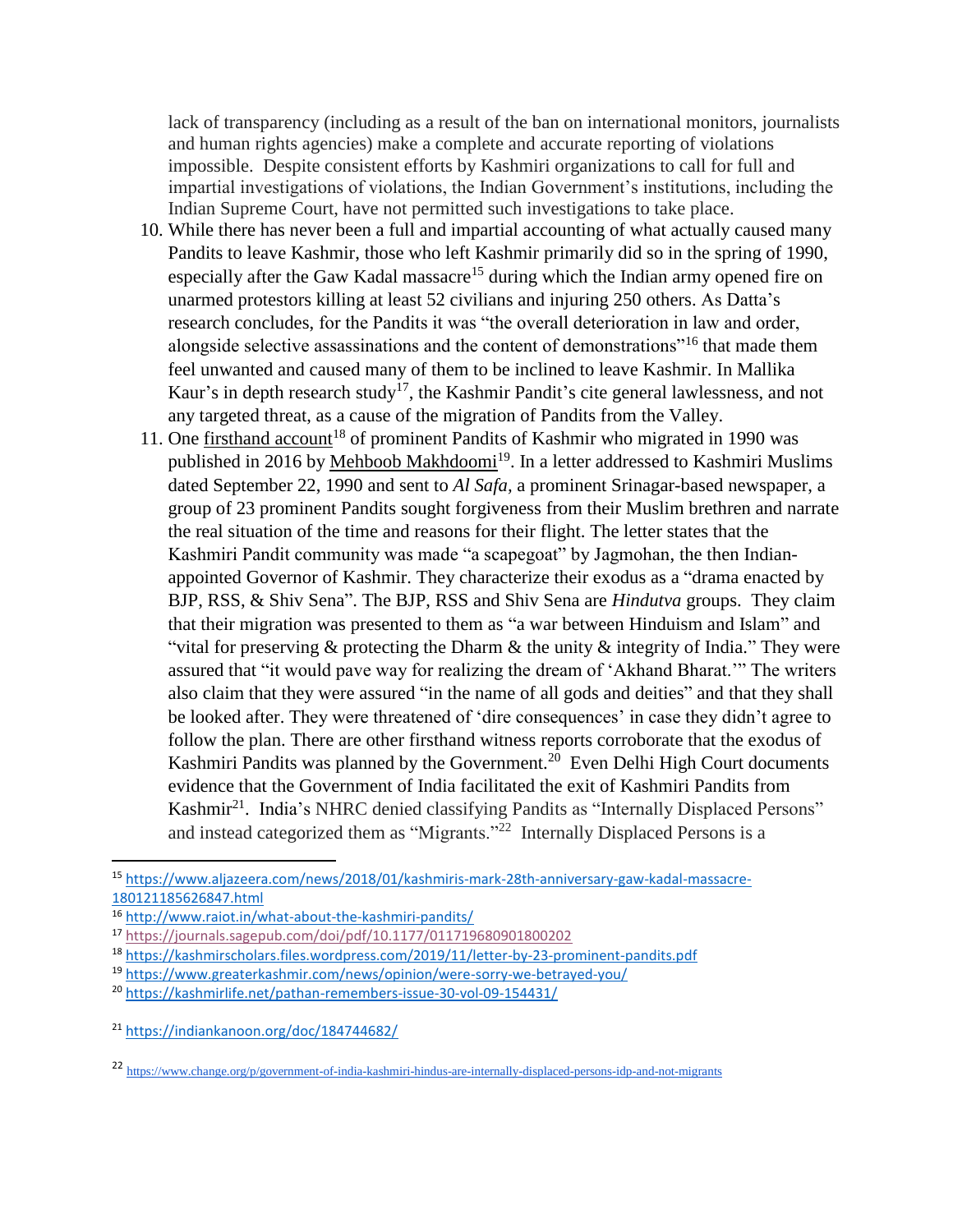definition reserved for people "forced" to leave their home, where as Migrants are those who left "voluntarily." Contrary by pro-India propagandists and *Hindutva* groups, Kashmiri Pandits were not forced to go into exile by their Kashmiri Muslim neighbours. Nonetheless, the Indian Government and its supporters have successfully [weaponized](https://www.aljazeera.com/indepth/opinion/2017/07/kashmir-communalisation-political-dispute-170725082030871.html)<sup>23</sup> the exodus of Kashmiri Pandits from Kashmir, attributing that exodus to "Islamic" or "Pakistani" terrorism.

- 12. On January 26, 1998, a major massacre of Pandits occurred in the middle of the night in the village of Wandhama. Twenty-four Pandits were killed.<sup>24</sup> These were individuals who had remained in their village for almost a decade since large-scale violence erupted. The surviving residents of Wandhama and civil and political leaders in Kashmir urged the authorities to investigate the massacre. The official investigation into the incident closed in 2008, purportedly for lack of evidence. It is one of the several politicized tragedies where "unidentified gunmen" were responsible for sensational (but unclaimed) acts of brutality.
- 13. Another major massacre of religious minorities in Kashmir was the Chittisinghpura massacre<sup>25</sup> in which 36 innocent Sikh men were killed. This event took place on March 20, 2000, immediately prior to U.S. President Bill Clinton's visit to India. The Government claimed that the incident was carried out by "Islamic extremists" and they killed five men who were the responsible "Pakistani terrorists." Upon exhumation, it was revealed that the men killed were in fact local villagers (not "Pakistani terrorists") who had been abducted and killed by the Indian military in what became known as the Pathribal "fake encounter"<sup>26</sup>. The Indian military has not been held responsible for the Chittisinghpura massacre or the Pathribal "fake encounter." Lt. Col. General Gill of the Indian army who prepared a report on the incident suggested that members of the Bharatiya Janata Party, the leading *Hindutva* political party, planned the killing of the Sikh men in Chittisinghpura<sup>27</sup>.
- 14. Pro-India propagandists and *Hindutva* groups<sup>28</sup> claims regarding the forced conversion of Hindus, the demolition of Hindu temples and the gang rape of Hindu women in Kashmir while widely promoted in India are not substantiated by the historical record, including

l

<sup>&</sup>lt;sup>23</sup> [https://www.aljazeera.com/indepth/opinion/2017/07/kashmir-communalisation-political-dispute-](https://www.aljazeera.com/indepth/opinion/2017/07/kashmir-communalisation-political-dispute-170725082030871.html)[170725082030871.html](https://www.aljazeera.com/indepth/opinion/2017/07/kashmir-communalisation-political-dispute-170725082030871.html)

<sup>&</sup>lt;sup>24</sup> [https://www.greaterkashmir.com/news/kashmir/1998-wandhama-massacre-when-23-kashmiri-pandits-were](https://www.greaterkashmir.com/news/kashmir/1998-wandhama-massacre-when-23-kashmiri-pandits-were-killed-in-the-dead-of-night/)[killed-in-the-dead-of-night/](https://www.greaterkashmir.com/news/kashmir/1998-wandhama-massacre-when-23-kashmiri-pandits-were-killed-in-the-dead-of-night/)

<sup>25</sup> <https://www.thequint.com/news/india/remembering-chittisinghpura-anantnag-massacre>

<sup>26</sup> [https://thewire.in/security/seventeen-years-sc-notice-pathribal-fake-encounter-brings-little-hope-justice](https://thewire.in/security/seventeen-years-sc-notice-pathribal-fake-encounter-brings-little-hope-justice-victims-families)[victims-families](https://thewire.in/security/seventeen-years-sc-notice-pathribal-fake-encounter-brings-little-hope-justice-victims-families)

<sup>27</sup> [https://freepresskashmir.com/2018/03/20/watch-retired-lt-gen-says-indian-army-was-involved-in-sikh](https://freepresskashmir.com/2018/03/20/watch-retired-lt-gen-says-indian-army-was-involved-in-sikh-massacre-of-chittisinghpura/)[massacre-of-chittisinghpura/](https://freepresskashmir.com/2018/03/20/watch-retired-lt-gen-says-indian-army-was-involved-in-sikh-massacre-of-chittisinghpura/)

<sup>28</sup> <https://timesofindia.indiatimes.com/blogs/toi-edit-page/hinduism-is-inclusive-hindutva-is-exclusive/>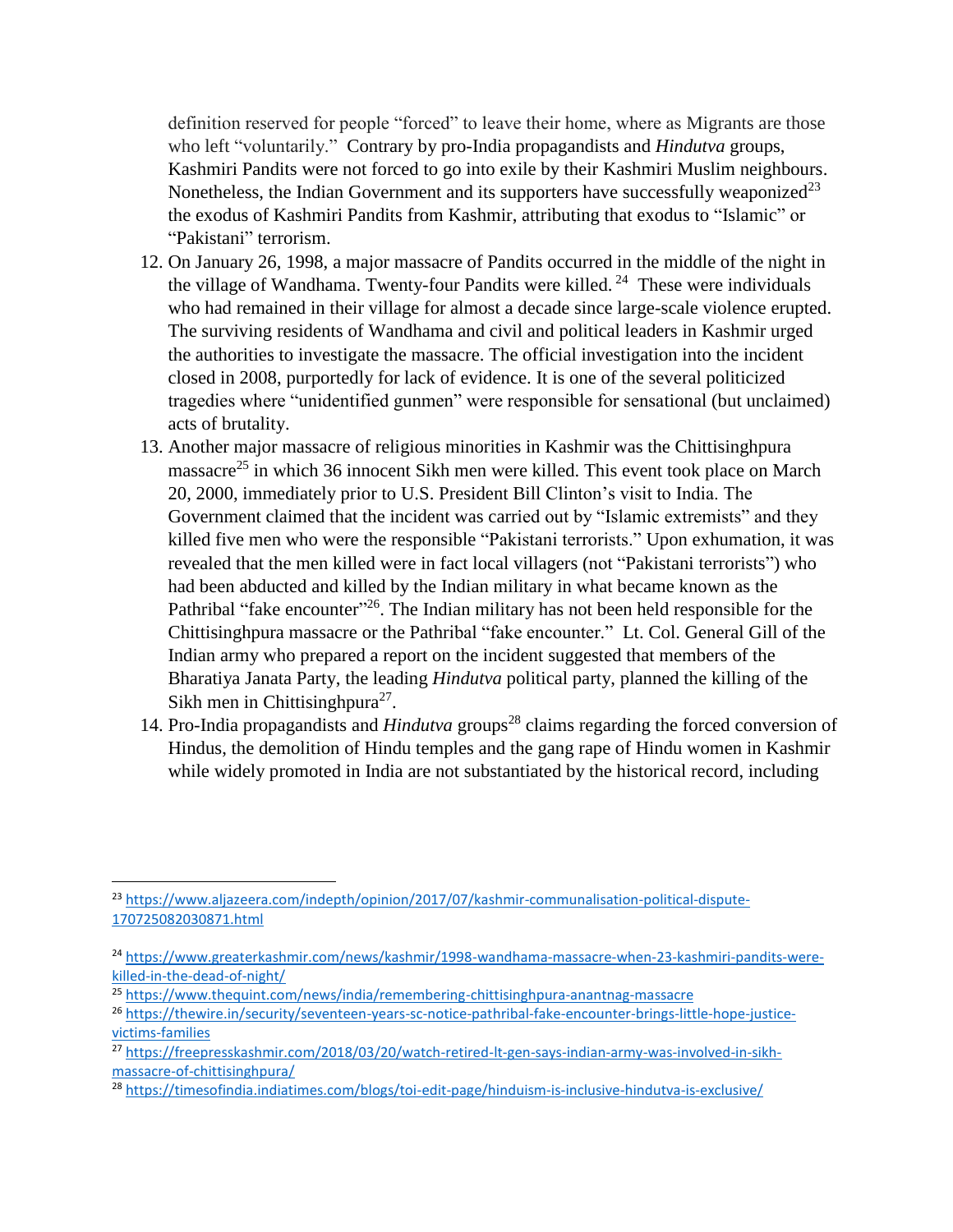pursuant to <u>[new research](https://www.amazon.in/Kashmir-Exposing-Myth-behind-Narrative-ebook/dp/B073CSFLFQ?_encoding=UTF8&btkr=1&portal-device-attributes=desktop&ref_=dp-kindle-redirect)<sup>29</sup>.</u> The <u>documented<sup>30</sup></u> experiences of the thousands of Pandits who remained in Kashmir [refute claims](https://www.aljazeera.com/indepth/spotlight/kashmirtheforgottenconflict/2011/07/201176134818984961.html)<sup>31</sup> that the Hindus of Kashmir were ethnically cleansed. The claims of threats and widespread crimes of sexual violence against Kashmir Pandit women have been called into question by a recent ethnographic [study of](http://www.raiot.in/what-about-the-kashmiri-pandits/)  [migrants](http://www.raiot.in/what-about-the-kashmiri-pandits/)<sup>32</sup>.

- 15. While there have been politicized accounts of the arson, theft, destruction and illegal occupation of Pandit properties, the fact is that after 1990, many vacant properties<sup>33</sup> that belonged to Muslims, Pandits, and Sikhs who migrated were in fact taken over by Indian military personnel. While there were reports of some illegal occupation of abandoned properties of Pandits<sup>34</sup>, most vacant properties were primarily ruined due to their use by the army and consequently became the sites of armed encounters. In 1997, a [law was](https://indiacode.nic.in/bitstream/123456789/4975/1/migrants_immovable_property_act.pdf)  [passed](https://indiacode.nic.in/bitstream/123456789/4975/1/migrants_immovable_property_act.pdf)<sup>35</sup> to prevent the distress sales of, and protect, these properties. Mallika Kaur Sarkaria in her research concluded that property reparation for Kashmir Pandit community should be conditional upon their return to the Valley, an act that would allow for a successful reintegration of the Pandit community. Such a move would allow Pandits to not be used as a "pawn in the complex power play that is the Kashmir conflict<sup>36</sup>."
- 16. India's Union Minister, G. Kishan Reddy, has said that the Government of India will restore and reopen 50,000 closed temples in Kashmir<sup>37</sup>. Even according to Pandits, like Sanjay Tickoo, a prominent Kashmir Pandit leader, who has been fighting for preservation of temples in the Valley since 1989, 50,000 temples never existed in the State<sup>38</sup>. The total number of temples in the State is approximately 4000. Those temples have not been destroyed. In absence of Hindu caretakers, Kashmir Muslims have been reported to take care<sup>39</sup> of the Hindu places of worship.<sup>40</sup> The Indian Government's exaggerated number is understood to reinforce Government propaganda to the effect that practically all Hindu places of worship were destroyed during in Kashmir due to

<sup>29</sup> [https://www.amazon.in/Kashmir-Exposing-Myth-behind-Narrative](https://www.amazon.in/Kashmir-Exposing-Myth-behind-Narrative-ebook/dp/B073CSFLFQ?_encoding=UTF8&btkr=1&portal-device-attributes=desktop&ref_=dp-kindle-redirect)[ebook/dp/B073CSFLFQ?\\_encoding=UTF8&btkr=1&portal-device-attributes=desktop&ref\\_=dp-kindle-redirect](https://www.amazon.in/Kashmir-Exposing-Myth-behind-Narrative-ebook/dp/B073CSFLFQ?_encoding=UTF8&btkr=1&portal-device-attributes=desktop&ref_=dp-kindle-redirect)

<sup>30</sup> [https://www.tandfonline.com/doi/abs/10.1300/J500v05n03\\_06](https://www.tandfonline.com/doi/abs/10.1300/J500v05n03_06)

<sup>31</sup><https://www.aljazeera.com/indepth/spotlight/kashmirtheforgottenconflict/2011/07/201176134818984961.html>

<sup>32</sup> <http://www.raiot.in/what-about-the-kashmiri-pandits/>

<sup>33</sup> <https://theglobepost.com/2019/07/27/kashmir-pandit-migration/>

<sup>34</sup> <https://journals.sagepub.com/doi/pdf/10.1177/011719680901800202>

<sup>&</sup>lt;sup>35</sup> [https://indiacode.nic.in/bitstream/123456789/4975/1/migrants\\_immovable\\_property\\_act.pdf](https://indiacode.nic.in/bitstream/123456789/4975/1/migrants_immovable_property_act.pdf)

<sup>36</sup> <https://journals.sagepub.com/doi/pdf/10.1177/011719680901800202>

<sup>37</sup> [https://www.indiatoday.in/education-today/news/story/schools-and-temples-in-j-k-likely-reopen-soon-says](https://www.indiatoday.in/education-today/news/story/schools-and-temples-in-j-k-likely-reopen-soon-says-central-minister-g-kishan-reddy-1602581-2019-09-24)[central-minister-g-kishan-reddy-1602581-2019-09-24](https://www.indiatoday.in/education-today/news/story/schools-and-temples-in-j-k-likely-reopen-soon-says-central-minister-g-kishan-reddy-1602581-2019-09-24)

<sup>38</sup> <https://thewire.in/rights/how-can-centre-reopen-50000-temples-in-valley-when-there-are-only-4000-in-jk>

<sup>39</sup> [https://www.thehindu.com/news/national/other-states/on-shivratri-jk-muslims-wash-temple-organise](https://www.thehindu.com/news/national/other-states/on-shivratri-jk-muslims-wash-temple-organise-puja/article17363225.ece)[puja/article17363225.ece](https://www.thehindu.com/news/national/other-states/on-shivratri-jk-muslims-wash-temple-organise-puja/article17363225.ece)

<sup>40</sup> <https://www.benarnews.org/english/news/bengali/kashmir-temple-08132015183508.html>